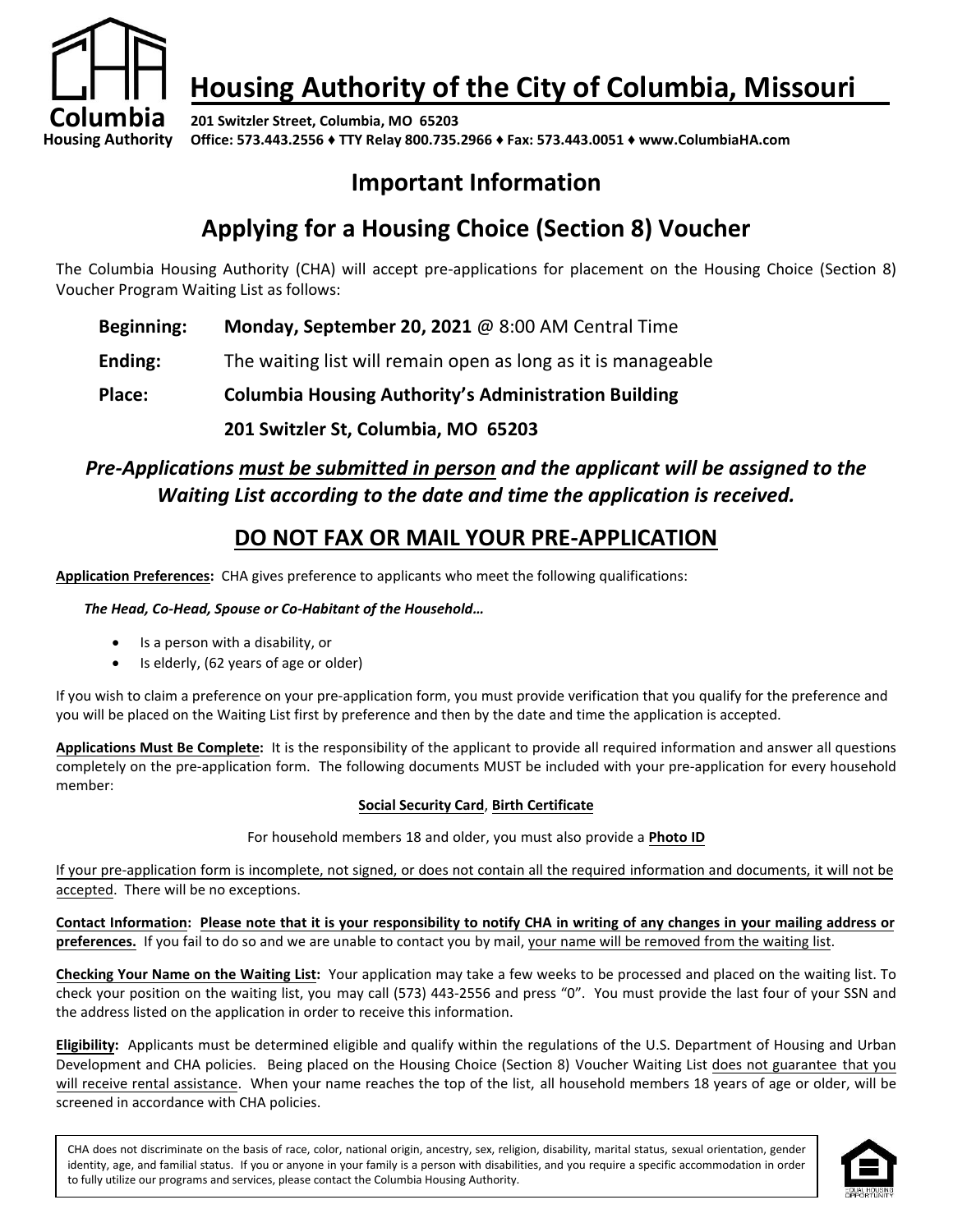| <b>Housing Authority</b><br>Columbia | Housing Authority of the City of Columbia, Missouri<br>201 Switzler Street, Columbia, MO 65203<br>Office: (573) 443-2556 + TTY Relay: (800) 735-2966<br>Fax Line: (573) 443-0051 + www.ColumbiaHA.com |                                   |                                                                                       | Housing Choice Voucher<br>Pre-Application<br>Section 8 |            |                     |
|--------------------------------------|-------------------------------------------------------------------------------------------------------------------------------------------------------------------------------------------------------|-----------------------------------|---------------------------------------------------------------------------------------|--------------------------------------------------------|------------|---------------------|
| $\ddot{ }$                           | Fill in your correct full name, and current address (including apt number), city, state, ZIP code, & telephone number.<br>PLEASE PRINT CLEARLY WITH BLACK OR BLUE INK, OR TYPE ANSWERS                |                                   |                                                                                       |                                                        |            | Date and Time Stamp |
| Name:                                | (last)                                                                                                                                                                                                | (maiden name)                     | (first)                                                                               |                                                        | (middle)   | Date:               |
| Address:                             | (Street Address & Apartment Number)                                                                                                                                                                   |                                   |                                                                                       |                                                        |            |                     |
|                                      | (City)                                                                                                                                                                                                |                                   |                                                                                       | (State)                                                | (ZIP code) |                     |
| Telephone:                           |                                                                                                                                                                                                       |                                   | (If you have no phone number, please give phone number of nearest relative or friend) |                                                        |            |                     |
| $\dot{\mathbf{r}}$                   | List all members of your family that will be living with                                                                                                                                              | you and complete the table.       |                                                                                       |                                                        |            |                     |
|                                      | Relationship                                                                                                                                                                                          |                                   |                                                                                       |                                                        | Hispanic   |                     |
|                                      | to Head<br>Member's Full Name                                                                                                                                                                         | Date of Birth                     | Place of Birth (city/state)                                                           | Race<br>Gender                                         | Yes/No     | SSN                 |
| $\div$                               | Self / Head                                                                                                                                                                                           |                                   |                                                                                       |                                                        |            |                     |
| $\overline{\mathbf{c}}$              |                                                                                                                                                                                                       |                                   |                                                                                       |                                                        |            |                     |
| m                                    |                                                                                                                                                                                                       |                                   |                                                                                       |                                                        |            |                     |
| 4.                                   |                                                                                                                                                                                                       |                                   |                                                                                       |                                                        |            |                     |
| ιή                                   |                                                                                                                                                                                                       |                                   |                                                                                       |                                                        |            |                     |
| نی                                   |                                                                                                                                                                                                       |                                   |                                                                                       |                                                        |            |                     |
|                                      |                                                                                                                                                                                                       |                                   |                                                                                       |                                                        |            |                     |
|                                      | 2A. Do you or your spouse receive disability income?                                                                                                                                                  | D Yes D No                        | If Yes, please list who:                                                              |                                                        |            |                     |
| ကဲ                                   | Check all sources of income that apply to your family and indicate the GROSS amount received per month.                                                                                               |                                   |                                                                                       |                                                        |            |                     |
|                                      | Source                                                                                                                                                                                                | <b>Amount Received</b><br>Monthly | 3A. If anyone in the household is employed, please provide the following information: |                                                        |            |                     |
|                                      | Public Aid, TANF, Food Stamps                                                                                                                                                                         |                                   | Name:                                                                                 |                                                        |            | Hours Worked/Week:  |
|                                      | Social Security or SSI (Circle which one applies)                                                                                                                                                     |                                   | Name of Employer:                                                                     |                                                        |            | Phone:              |
| $\mathsf{L}$                         | Pension                                                                                                                                                                                               |                                   | Employer Address:                                                                     |                                                        |            |                     |
|                                      | Employment                                                                                                                                                                                            |                                   |                                                                                       |                                                        |            |                     |
|                                      | Unemployment                                                                                                                                                                                          |                                   | Name:                                                                                 |                                                        |            | Hours Worked/Week:  |
|                                      | Child Support                                                                                                                                                                                         |                                   | Name of Employer:                                                                     |                                                        |            | Phone:              |
|                                      | Other                                                                                                                                                                                                 |                                   | Employer Address:                                                                     |                                                        |            |                     |